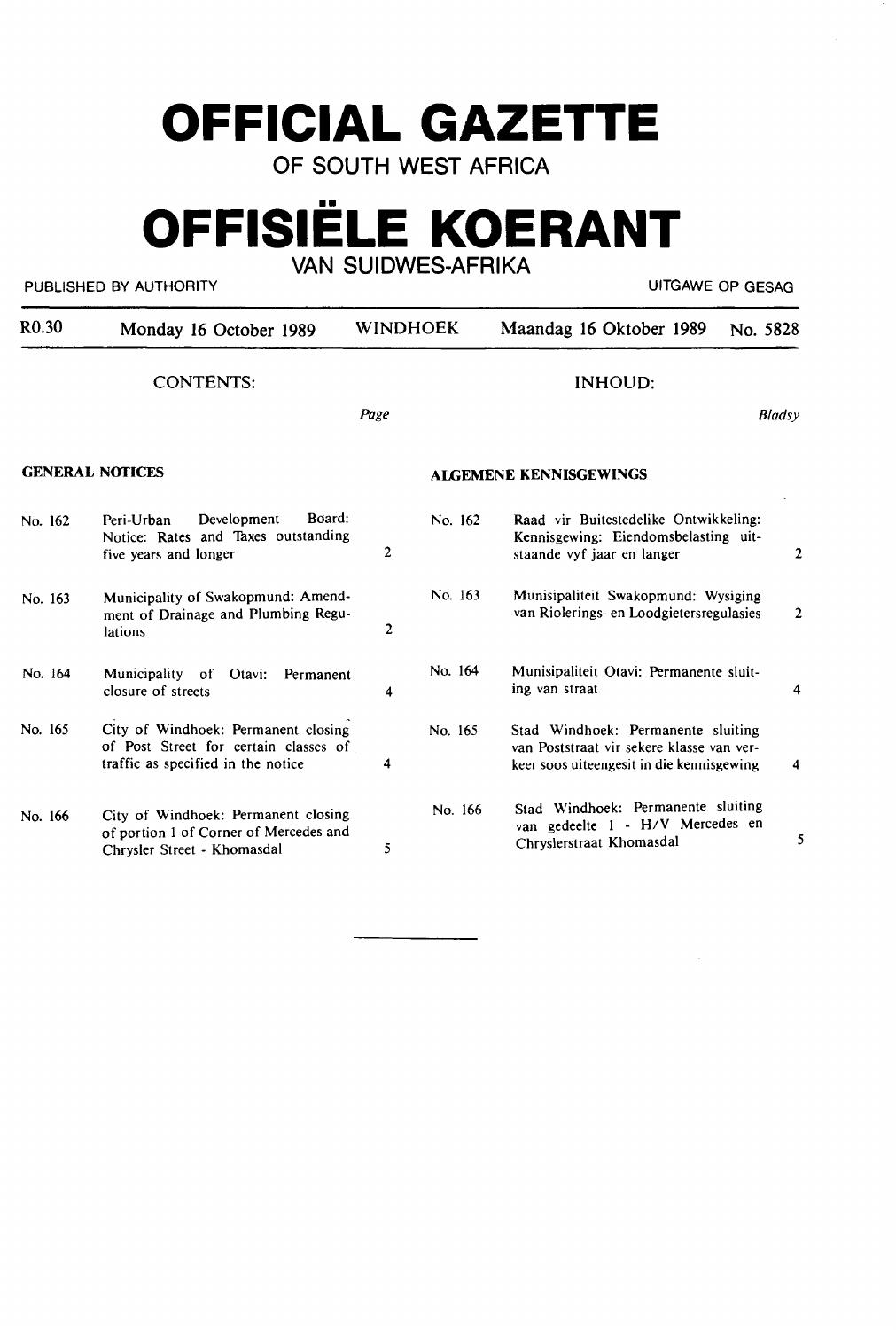### **General Notices**

### **Algemene Kennisgewings**

No. 162 1989

No. 162 1989

### PERI-URBAN DEVELOPMENT BOARD

### RATES AND TAXES OUTSTANDING FIVE YEARS AND LONGER

Notice is hereby given to the registered owners or their successors in title that the undermentioned properties in the Peri-Urban area of Leonardville, in terms of regulation 6(1) of the Board's Regulations on Rates, will be sold to recover arrear rates and interest should it not be paid within THREE MONTHS from the date of the last publication hereof.

### LEONARDVILLE

| Registered<br>Owner | Erf No                                | Held by<br>Deed of<br>Title No |
|---------------------|---------------------------------------|--------------------------------|
| W. Bayer            | Ptn 19 of the farm<br>Pretorius No 15 | T2825/74                       |
| F. Maritz           |                                       | T2975/81                       |
| J.N.Maritz          | 10                                    | T1254/78                       |

### No. 163 **1989**

....

### MUNICIPALITY OF SWAKOPMUND: AMENDMENT OF DRAINAGE AND PLUMBING REGULATIONS

The council of the Municipality of Swakopmund has under section 242 of the Municipal Ordinance, 1963 (Ordinance 13 of 1963), further amended the regulations promulgated under Government Notice 254 of 1958 as set out in the Schedule.

The **said** amendments have been approved by the Administrator-General under section 243 of the said Municipal Ordinance, 1963.

### RAAD VIR BUITESTEDELIKE ONTWIKKELING

### EIENDOMSBELASTING UITSTAANDE VYF JAAR EN LANGER

Kennis geskied hiermee aan die ondergemelde geregistreerde erfeienaars of hul opvolgers in titel, dat die ondergenoemde erwe gelee in die buitestedelike gebied van Leonardville, kragtens regulasie 6(1) van die Raad se Regulasies op Eiendomsbelasting, verkoop sal word ter verhaling van agterstallige eiendomsbelasting **en** rente, indien u nalaat om dit te betaal binne ORIE MAANDE vanaf datum van laaste publikasie hiervan.

### LEONARDVILLE

| Erf No                                   | Gehou Krag-<br>tens Titel-<br>akte No |
|------------------------------------------|---------------------------------------|
| Ged. 19 van die Plaas<br>Pretorius No 15 | T2825/74                              |
| ı                                        | T2975/81                              |
| 10                                       | T <sub>1254</sub> /78                 |
|                                          |                                       |

No. 163 1989

J

### MUNISIPALITEIT SWAKOPMUND: WYSIG-ING VAN RIOLERINGS- EN LOODGIETERS-REGULASIES

Die raad van die Munisipaliteit Swakopmund bet kragtens artikel 242 van die Munisipale Ordonnansie 1963 (Ordonnansie 13 van 1963), die regulasies afgekondig by Goewermentskennisgewing 254 van 1958 verder gewysig soos in die Bylae uiteengesit.

Genoemde wysigings is deur die Administrateurgeneraal goedgekeur kragtens artikel 243 van genoemde Munisipale Ordonnansie 1963.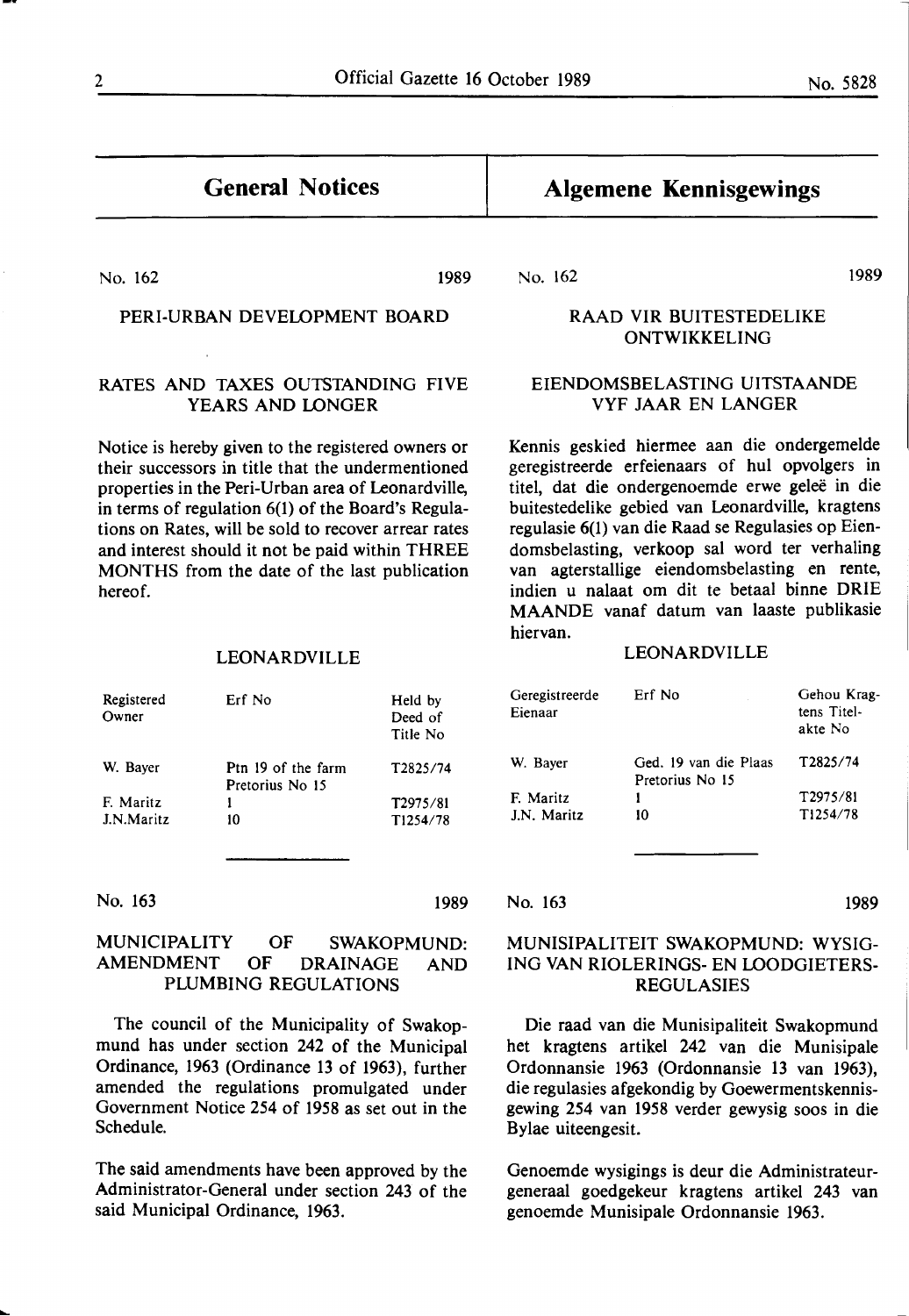### **SCHEDULE**

- I. Item 7 of the First Schedule is hereby amended by the substitution  $-$ 
	- (a) in subitem (i) in Column 3 for the amount "R98,98" of the amount "R102,00";
	- (b) in subitem (ii) in Column 3 for the amount "R98,98" of the amount "Rl02,00";
	- (c) in subitem (iii) in Column 3 for the amount "R7,05" of the amount "R7,25";
	- (d) in subitem (iv) in Column  $3$  for the amount "R20,45" of the amount "R21,00";
	- (e) in subitem (v) in Column 3 for the amount "R8,25" of the amount "R8,50";
	- (f) in subitem (vi) in Column  $3$  for the amount "R98,98" of the amount "R102,00";
	- (g) in subitem (vii) in Coulumn 3 for the amount "R98,98" of the amount "R102,00":
	- (h) in subitem (viii) in Column 3 for the amount "R49,49" of the amount "R51,00";
	- $(i)$  in subitem  $(ix)$  in Column 3 for the amount "R98,98" of the amount "Rl02,00";
	- $(i)$  in subitem  $(x)$  in Column 3 for the amount "R98,98" of the amount "R102,00";
	- $(k)$  in subitem  $(xi)$  in Column 3 for the amount "R20,47" of the amount **"R21,00";**
	- (I) in subitem (xii) in Column  $3$  for the amount "R20,47" of the amount "R21,00"; and

### BYLAE

- I. Item 7 van die Eerste Bylae word hierby gewysig deur  $-$ 
	- (a) in subitem (i) in Kolom 3 die bedrag "R98,98" deur die bedrag "R102,00" te vervang;
	- (b) in subitem (ii) in Kolom 3 die bedrag "R98,98" deur die bedrag "R102,00" te vervang;
	- (c) in subitem (iii) in Kolom 3 die bedrag "R7,05" deur die bedrag "R7,25" te vervang;
	- (d) in subitem (iv) in Kolom 3 die bedrag "R20,45" deur die bedrag "R21,00" te vervang;
	- (e) in subitem (v) in Kolom 3 die bedrag "R8,25" deur die bedrag "R8,50" te vervang;
	- (f) in subitem (vi) in Kolom 3 die bedrag "R98,98" deur die bedrag "Rl02,00" te vervang;
	- (g) in subitem (vii) in Kolom 3 die bedrag "R98,98" deur die bedrag "R102,00" te vervang;
	- (h) in subitem (viii) in Kolom 3 die bedrag "R49,49" deur die bedrag "R51,00" te vervang;
	- (i) in subitem (ix) in Kolom 3 die bedrag "R98,98" deur die bedrag "R102,00" te vervang;
	- (j) in subitem (x) in Kolom 3 die bedrag "R98,98" deur die bedrag "Rl02,00" te vervang;
	- (k) in subitem (xi) in Kolom 3 die bedrag "R20,47" deur die bedrag "R21,00" te vervang;
	- (l) in subitem (xii) in Kolom 3 die bedrag "R20,47" deur die bedrag **"R21,00"** te vervang; en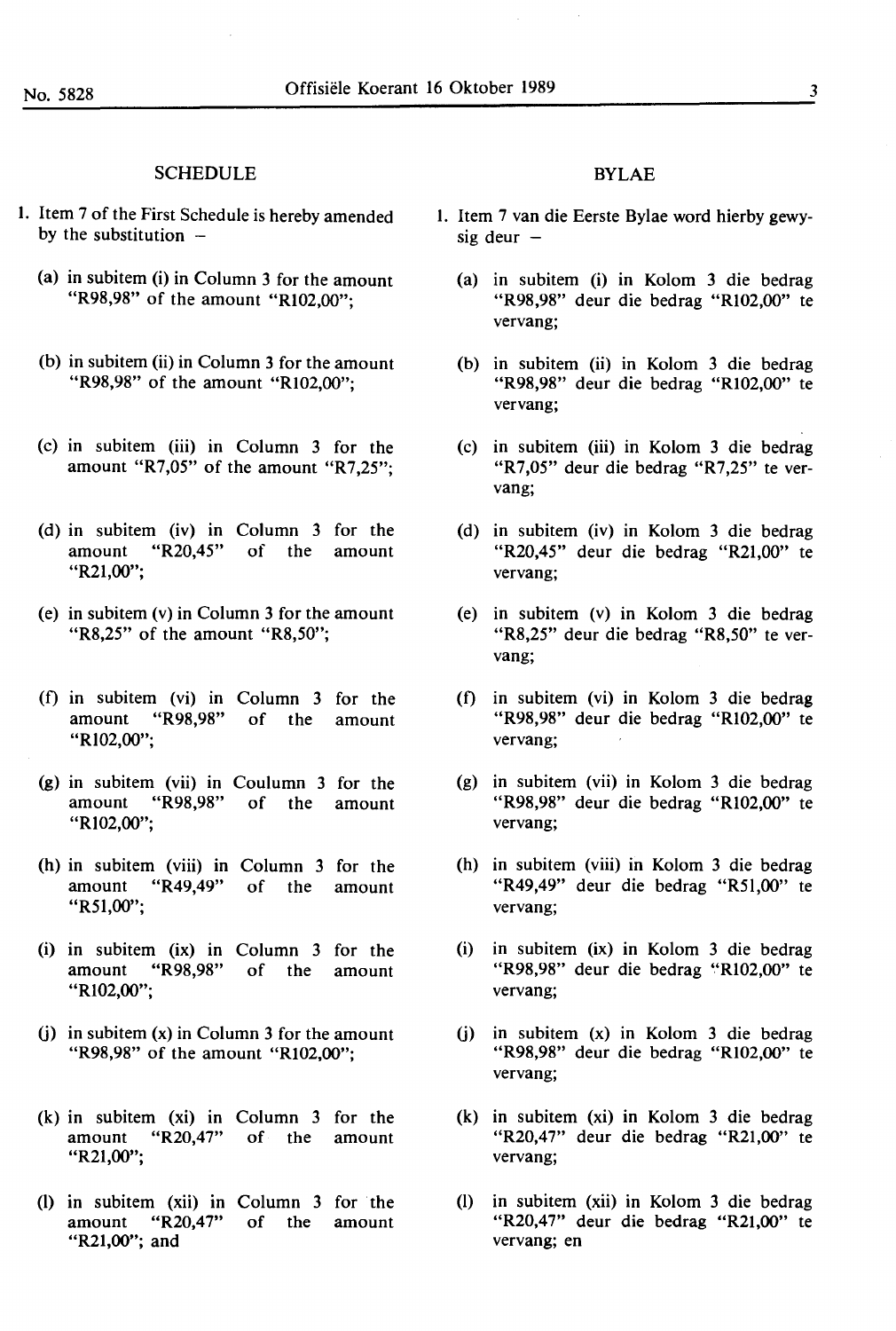- (m) in subitem (xiii) in Column 3 for the amount "R197,80" of the amount "R204,00".
- 2. Item 8 of the First Schedule is hereby amended by the substitution of the amount "R0,34" of the amount "R0,35".

No. 164 1989

### MUNICIPALITY OF OTAVI PERMANENT CLOSURE OF STREET

Notice is hereby given in terms of section 183(1)b(ii) of the Municipal Ordinance of 1963 (Ordinance 13 of 1963 as amended) that the Municipality of Otavi intends to close permanently for traffic street 553 as shown on plan no. P G 5 D A/W 4. This plan is lying for inspection in the Office of the Town Clerk during office hours. Objections against the proposed closure must according to article 183 (3) of the above mentioned Ordinance be delivered to the Director, Local Authorities and Development Planning, Private Bag 13289, Windhoek and the Town Clerk, P.O. Box 59, Otavi, within thirty (30) days after the appearance of this notice.

J.A. VAN VUUREN TOWN CLERK

No. 165 1989

### CITY OF WINDHOEK

PERMANENT CLOSING OF POST STREET FOR CERTAIN CLASSES OF TRAFFIC AS SPECIFIED IN THE FOLLOWING NOTICE:

"Notice is hereby given in terms of Section 182 of the Municipal Ordinance 1963 (Ordinance No. 13 of 1963) that the Municipality of Windhoek intends to permanently close Post Street to motor

- (m) in subitem (xiii) in Kolom 3 die bedrag **"RI** 97 ,80" deur die bedrag "R204,00" te **vervang.**
- 2. Item 8 van die Eerste Bylae word hierby gewysig deur die bedrag "R0,34" deur die bedrag "R0,35" te vervang.

No. 164 1989

### MUNISIPALITEIT VAN **OTAVI**  PERMANENTE SLUITING **VAN STRAAT**

Kennisgewing geskied hiermee ingevolge die bepalings van artikel 183(1)b(ii) van die Munisipale Ordonnansie van 1963 (Ordonnansie 13 van 1963 soos gewysig) dat die Munisipaliteit van Otavi van v'oornemens is om erf 553 soos aangedui op Plan nr. P G *5* D A/W 4 wat gedurende kantoorure in die kantoor van die Stadsklerk ter insae lê, permanent vir deurverkeer te sluit. Besware teen die voorgenome sluiting moet ingevolge Artikel 183(3) van bogenoemde Ordonnansie binne dertig (30) dae na die kennisgewing aan die Direkteur, Plaaslike Owerhede en Ontwikkelingsbeplanning, Privaatsak 13289, Windhoek en die Stadsklerk, Posbus 59, **Otavi** bestel word.

J.A. VAN VUUREN **STADSKLERK** 

No. 165 1989

### STAD **WINDHOEK**

PERMANENTE SLUITING VAN POST-STRAAT VIR SEKERE KLASSE VAN VER-KEER SOOS UITEENGESIT IN DIE KENNIS-GEWING HIERONDER:

"Geliewe hiermee kennis te neem dat die Munisipaliteit van Windhoek van voorneme is om Poststraat permanent, ingevolge Artikel 182 van die Munisipale Ordonnansie, 1963 (Ordon-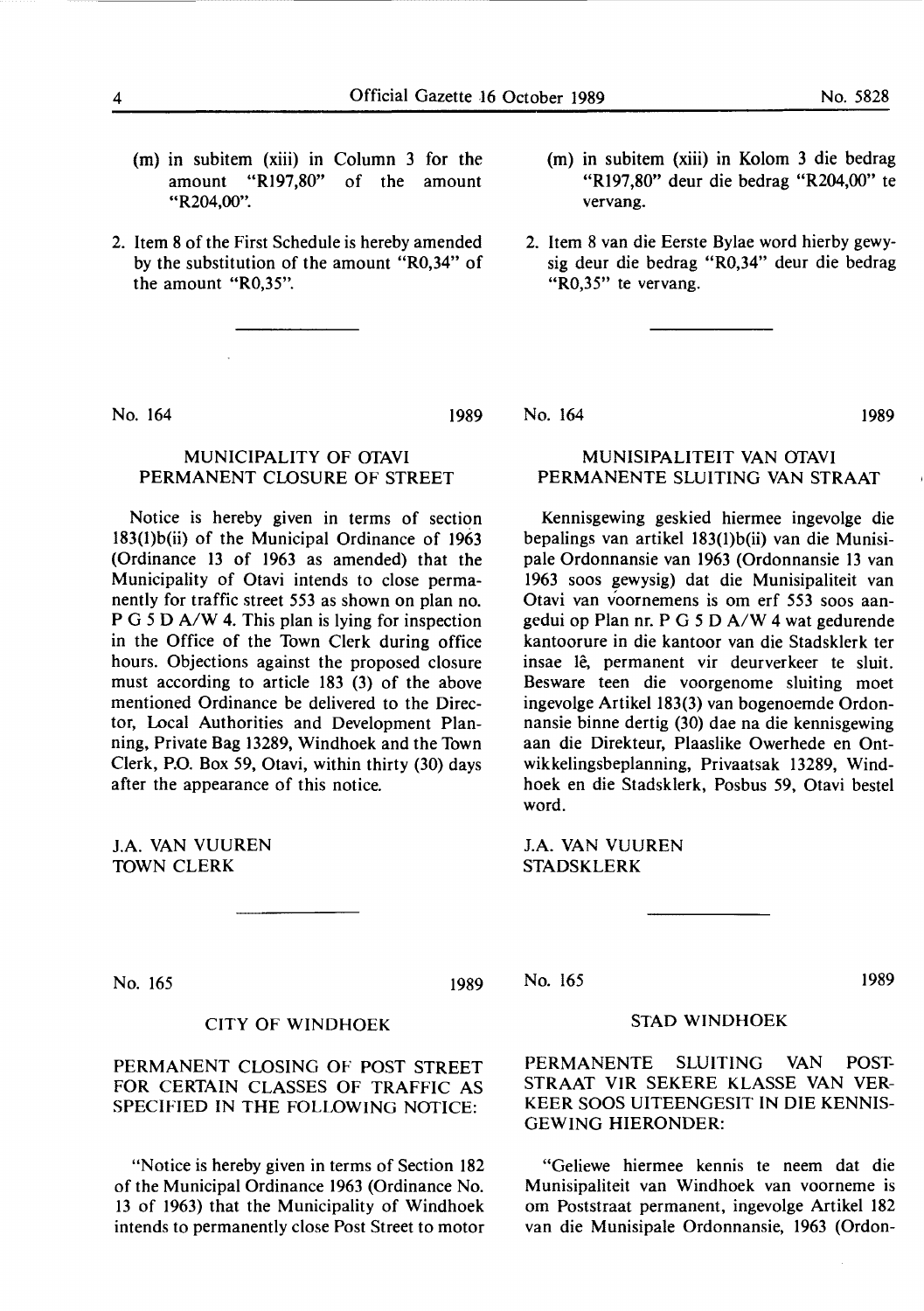traffic for the purpose of the construction of a pedestrian mall, with the exception of the following:

- (a) emergency vehicles
- (b) construction vehicles
- (c) municipal maintenance and service vehicles
- (d) controlled vehicular access that uses parking and loading facilities at erven Nos 220A, the Remainder of 220 and 1496 Windhoek
- (e) any other vehicle as approved from time to time for certain areas and for specified times and for specified purposes and subject to the conditions as stipulated by the Management Committee of the Council.

### **RESOLUTION NO 406/08/89"**

W,J.KOTZE 10WN CLERK nansie 13 van 1963) te sluit vir motorvoertuigverkeer, vir die doeleindes van die daarstelling van 'n wandelpad, met uitsondering van  $-$ 

- (a) noodvoertuie;
- (b) konstruksievoertuie;
- (c) munisipale onderhouds- en diensvoertuie;
- (d) beheerde voertuigtoegang wat gebruik maak van parkeer- en op- en aflaaifasiliteite by Erwe nrs. 220A, Restant van 220 en 1496 Windhoek;
- (e) enige ander voertuig soos van tyd tot tyd goedgekeur vir sekere areas, tye en doel en onderworpe aan die voorwaardes soos bepaal deur die Bestuurskomitee van die Raad.

### **BESWIT NR. 406/08/89"**

W.J. KOTZE STADSKLERK

No. 166 1989

No. 166 1989

### CITY OF WINDHOEK

### PERMANENT CLOSING OF PORTION 1 OF CORNER OF MERCEDES AND CHRYSLER STREET - **KHOMASDAL.**

Notice is hereby given in terms of Section 183(l)(b)(ii) of the Municipal Ordinance, 1963 (Ordinance no 13 of 1963) as amended, that the Municipality of Windhoek proposes to close permanently, the undermentioned portions as indicated on plan P/2273/A which lies for inspection during office hours at the office of the Town Planner, Room 702, Municipal Offices, Kaiser Street: **PORTION** 1 **AS SHOWN ON PLAN**  P/2273/A - CORNER OF MERCEDES AND CHRYSLER STREET, KHOMASDAL. Objections to the proposed closing are to be served on the Director, Local Authorities and Development Planning, Private Bag 13289, and Town Clerk, PO Box 59, Windhoek, within 30 days after the

### **STAD WINDHOEK**

### **PERMANENTE** SLUITING VAN GEDEELTE **l** - H/V MERCEDES EN **CHRYSLERSTRAAT KHOMASDAL.**

Kennisgewing geskied hiermee ingevolge die bepalings van Artikel 183(a)(b)(ii) van die Munisipale Ordonnansie 1963 (Ordonnansie nr. 13 van 1963) soos gewysig, dat die Munisipaliteit Windhoek van voorneme is om die ondergemelde gedeeltes soos aangedui op plan P/2273/A wat gedurende kantoorure in die kantoor van die Stadsbeplanner, Kamer 702, Stadshuis, Kaiserstraat, ter insae lê, permanent te sluit: GEDEELTE 1 OP PLAN P/2273/A - H/V MER-CEDES EN CHRYSLERSTRAAT KHOMASDAL.

Besware teen die voorgenome sluiting moet ingevolge Artikel 183(3) van bogemelde Ordonnansie binne dertig dae na die verskyning van hierdie kennisgewing aan die Direkteur, Plaaslike